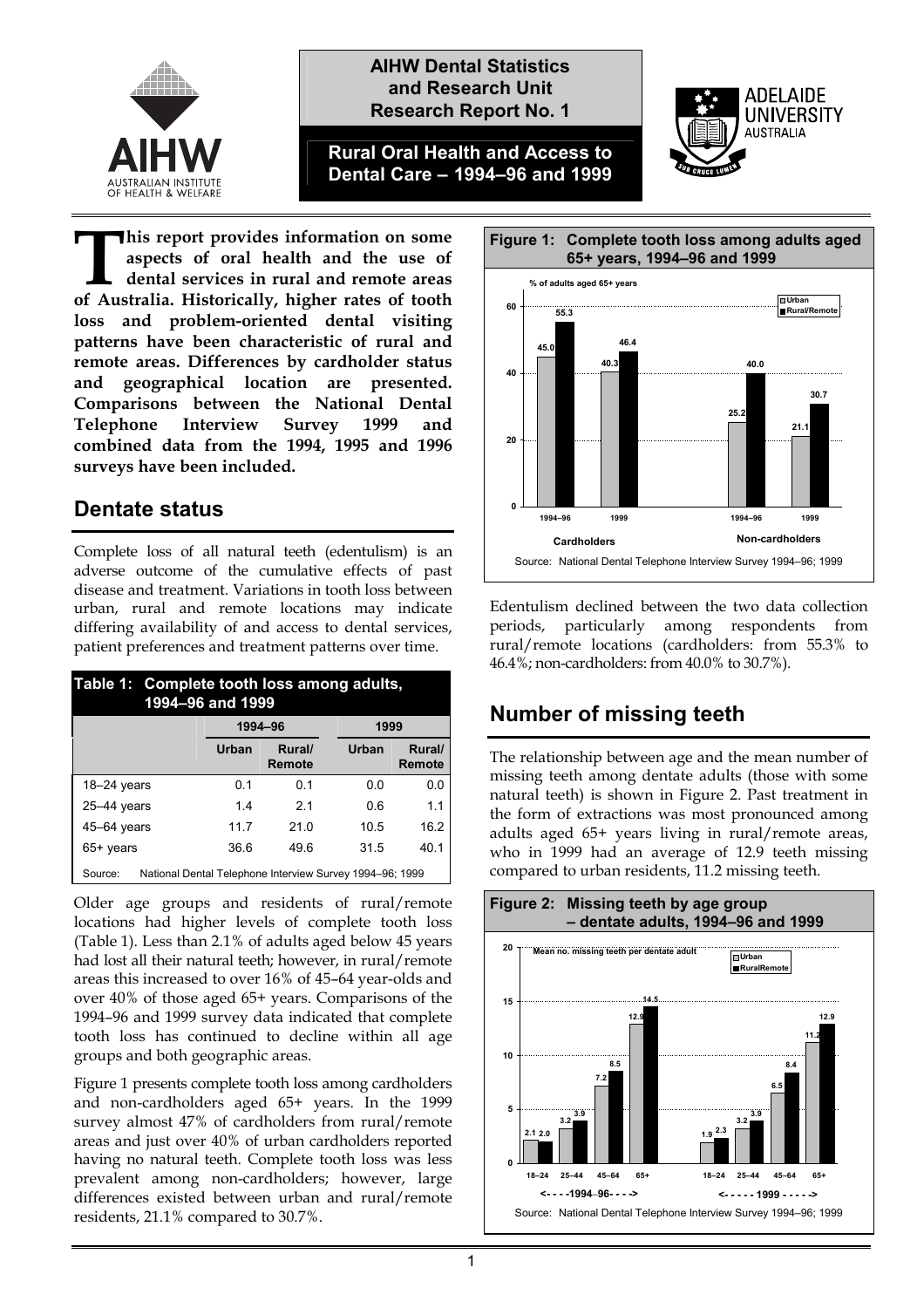Rural/remote adults had a greater number of missing teeth than urban dwellers in all age groups. By the age of 45+ years, rural/remote residents had almost two more teeth missing than those living in urban areas.

Comparison of the 1999 survey results with the 1994–96 data shows that the mean number of missing teeth had declined among urban dwellers aged 45 years and over. Among rural/remote residents aged 65+ years a smaller improvement occurred, and there was no change among the 45–64 years age group.

# **Social impact**

A range of social impacts was investigated to determine the extent of inequality between groups.



Participants were asked about toothache and the frequency of avoiding some foods. Cardholders reported a higher level of both measures of social impact than non-cardholders. In 1999, cardholder residents of rural/remote locations reported slightly more disadvantage than urban dwellers.

Figure 3 presents the percentage of cardholders and non-cardholders who reported toothache frequency 'very often', 'often' and 'sometimes' in the previous year. Comparisons over time showed that toothache experience in all groups increased, particularly among cardholder groups. The percentage of rural/remote cardholders reporting toothache almost doubled, from 12.0% to 22.2%, and urban cardholders increased from 16.0% to 18.7%.

Data from the earlier surveys reveal that toothache had previously been more prevalent among urban cardholders (16.0%), while rural/remote residents and urban non-cardholders had reported lower levels which ranged from 10.9% to 12.0%.

The inability to chew a wide variety of foods may have consequences for dietary patterns and nutrition, and therefore the general health, of disadvantaged groups. High levels of avoiding some foods 'very often', 'often' and 'sometimes' occurred among cardholders in 1999, almost 27% of rural/remote and 25% of urban cardholders, compared with under 15% of non-cardholders (Figure 4).



Between 1994–96 and 1999, the frequency of reporting food avoidance increased from 16.2% to 26.7% among rural/remote cardholders and from 18.5% to 24.6% among urban cardholders. The percentage among non-cardholders increased slightly, with urban levels marginally higher than rural/remote.

### **Access to dental services**

The access of an individual to dental services may be influenced by a number of factors. Those presented are the usual reason for a dental visit, the time since the last visit, site of dental visits within the previous 12 months, and the reason for the last visit.

### **Usual reason for dental visit**

The reason for seeking dental care influences the treatment likely to be received. Visiting for a problem rather than a check-up may reflect an inability to access general dental services in terms of availability and affordability. The lack of oral health facilities and the scarcity of dentists, as well as the greater distances involved, present a barrier to dental care in rural and remote areas.

Dentate adults living in rural and remote areas were more likely to report that they usually made a dental visit in response to a problem than those living in urban areas (Figure 5).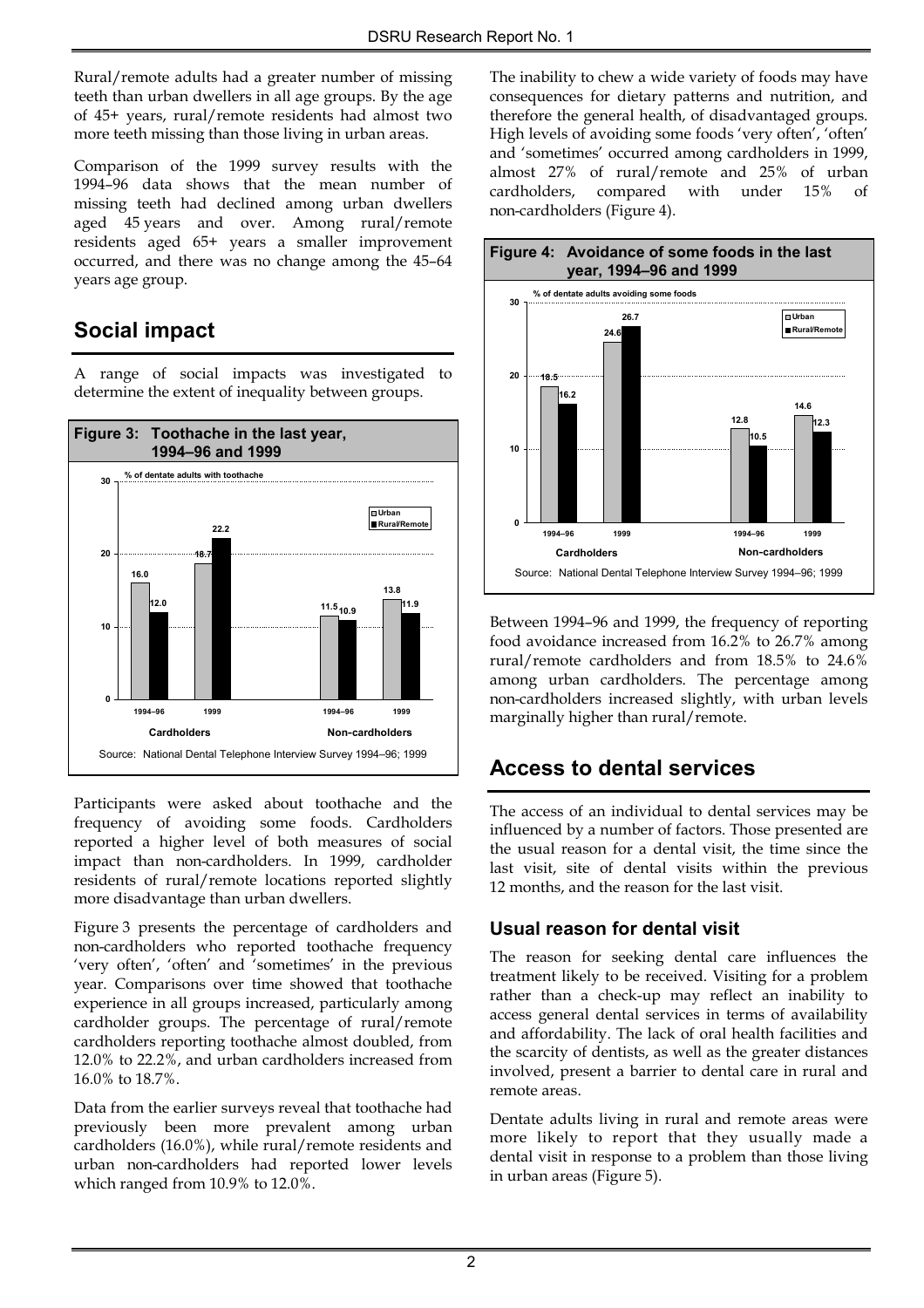Within each geographic location cardholders reported consistently higher levels of problem-oriented visiting than non-cardholders: 68.1% compared to 54.2% in rural/remote areas in 1999, and 56.3% compared to 43.2% in urban areas.

The lowest level of problem visiting in rural/remote areas, 54.2% among non-cardholders, was almost equivalent to the highest urban level, 56.3% among cardholders.



Comparisons over time revealed that there was little change in the usual reason for dental visits, with a slight increase in rural/remote cardholders visiting for a problem. There was no indication that problem visiting among rural/remote dwellers may be declining.

### **Time since last dental visit**

The time since the last dental visit indicates the level of contact with dental services. During the period from 1994 to 1999, very little change occurred in the attendance patterns of dentate adults from urban and rural/remote locations. Consistently lower percentages of rural/remote residents reported that they had made a dental visit in the previous year, approximately 52% compared with 57% (Table 2).

| Table 2: Time since last dental visit – dentate<br>adults, 1994-96 and 1999 |  |         |                  |                 |                  |  |  |  |
|-----------------------------------------------------------------------------|--|---------|------------------|-----------------|------------------|--|--|--|
|                                                                             |  | 1994-96 |                  | 1999            |                  |  |  |  |
|                                                                             |  | Urban   | Rural/<br>Remote | Urban           | Rural/<br>Remote |  |  |  |
| Time since last dental visit                                                |  |         |                  |                 |                  |  |  |  |
| <1 year                                                                     |  | 574     | 522              | 57 <sub>5</sub> | 52.6             |  |  |  |
| $1 - 2$ years                                                               |  | 18.8    | 181              | 19.6            | 20.1             |  |  |  |
| $2 - 5$ years                                                               |  | 141     | 16.5             | 13.5            | 15.5             |  |  |  |
| 5+ years                                                                    |  | 9.4     | 128              | 9.4             | 11.8             |  |  |  |
| National Dental Telephone Interview Survey 1994–96; 1999<br>Source:         |  |         |                  |                 |                  |  |  |  |

Almost 13% of rural/remote persons had a period of five or more years elapsed since making a dental visit in 1994–96 (rural/remote dwellers 11.8% compared with urban 9.4% in 1999)*.* 

#### **Site of last dental visit – cardholders**

The percentage of eligible cardholders making a public-funded dental visit in a 12-month period may be a measure of access to/availability of dental services. If the proportions of cardholders who receive public-funded care and private self-funded dental care during a 12-month period change, it may indicate that access to, or availability of, dental services has changed.



In 1999, a higher percentage of rural/remote cardholders made a public-funded dental visit in the previous 12 months, 25.5% compared to 20.4% in 1994–96 (Figure 6). There was little difference over time in levels of cardholders seeking care at private practices at their own expense (approximately 29%). In urban areas the percentage of cardholders receiving public-funded care declined slightly, and there was a similar decrease in the percentage making private own-expense dental visits.

Overall, in the period since the 1994–96 surveys, visiting by rural/remote cardholders increased (slightly) from 49.7% to 54.4%, while urban visiting declined (slightly) from 55.8% to 50.2%. These changes, although non-significant**,** indicated an improvement in the percentage of rural/remote cardholders receiving public dental care.

However, the increased availability of public dental care among rural/remote cardholders was caused by changes in one State, and was not Australia-wide. If that one State is omitted, visiting by rural/remote cardholders remained static, 18.1% in 1994–96 and 18.6% in 1999.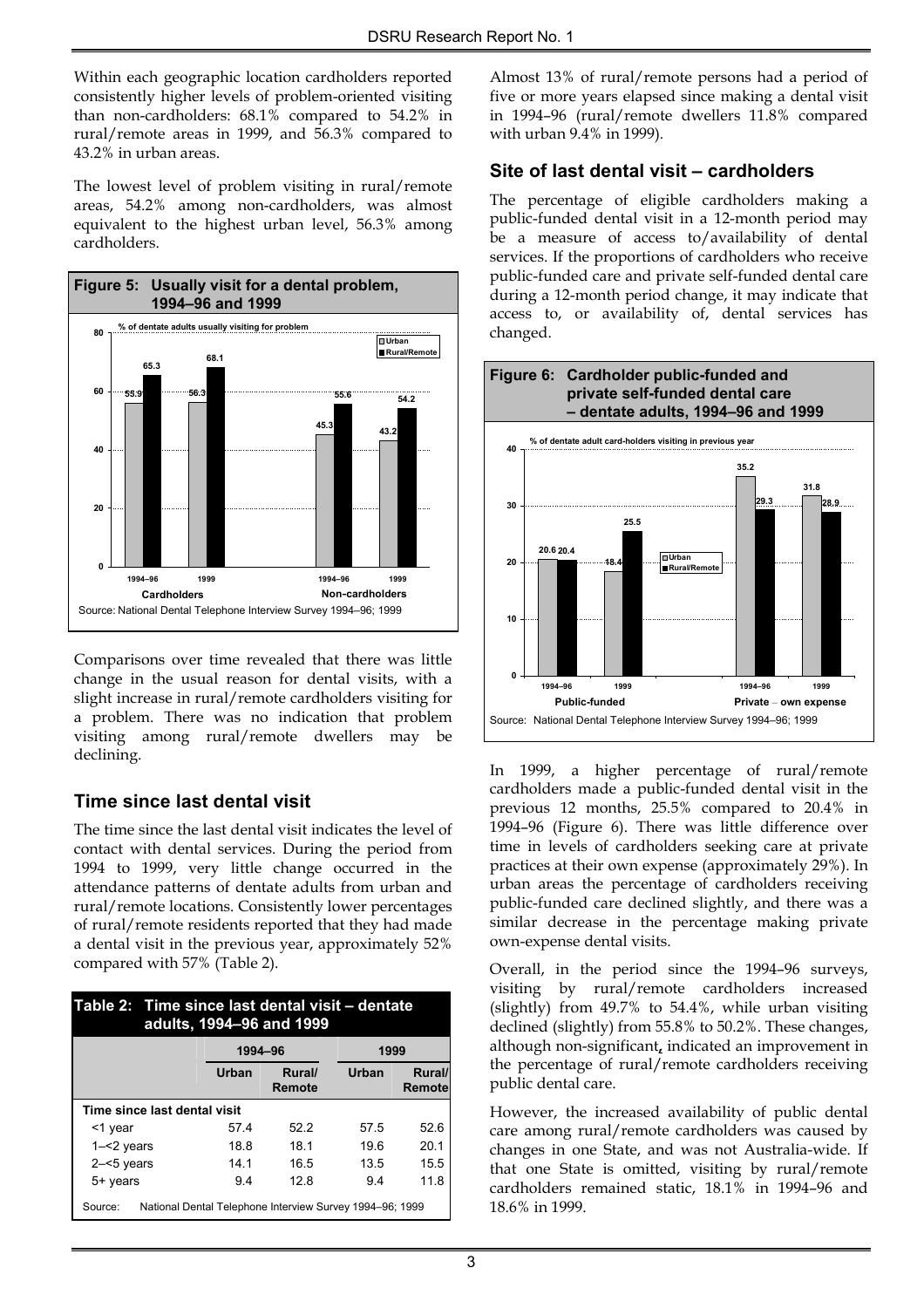#### **Reason for last dental visit**

Adults who had made a dental visit in the previous year were asked whether their most recent visit had been for a dental problem. While all dentate adults, however how long the time since their last visit, reported their usual reason for a dental visit (Figure 5, above), those who had made a dental visit in the previous year reported higher levels of problemoriented dental visiting (Figure 7).

Dental visits for a problem were more prevalent among cardholders and rural/remote residents. Of those rural/remote cardholders who made a dental visit in the previous year, the percentage who last visited for a problem increased from 67.8% to 77.4% in the period since 1994–96.



Problem visiting among urban cardholders and non-cardholders showed a marginal decline*.* In both survey periods, around 63% of urban cardholders reported that their last visit was for a problem, compared with 58% of rural/remote non-cardholders and around 52% of urban non-cardholders.

# **Financial constraints**

Figure 8 presents the percentage of respondents who reported that they would have great difficulty with a \$100 dental bill. When comparing affordability among cardholder and non-cardholder groups, it can be seen that there was a more than three-fold difference regardless of geographical location. The greatest percentage reporting difficulty was among cardholders from rural/remote locations, 33.9%, compared to 10% or less of non-cardholders.

Within cardholder status relatively similar percentages of urban and rural/remote respondents reported difficulty; however, reporting of difficulty decreased in all urban groups since 1994–96, while rural/remote groups recorded slight increases (32.1% to 33.9% among cardholders).



The decrease in difficulty paying a \$100 dental bill in urban areas may reflect inflation and increased income in 1999 compared to 1994–96, but the trend was in the opposite direction for affordability in rural/remote locations.

#### **Dental insurance**

Private dental insurance coverage was substantially higher among urban dwellers than residents of rural/remote areas, and within each geographic location non-cardholders had levels approximately double that of cardholders (Figure 9). Urban non-cardholders had the highest level of dental insurance, 41.3% in 1999, with the lowest reported by rural/remote cardholders, 16.7%.



There was a noticeable decline in insurance among non-cardholder groups between the 1994–96 and 1999 surveys, although the level remained stable among cardholders. Reduced levels of insurance were more evident among rural/remote non-cardholders, decreasing from 43.6% to 35.6%, and from 46.5% to 41.3% for urban non-cardholders.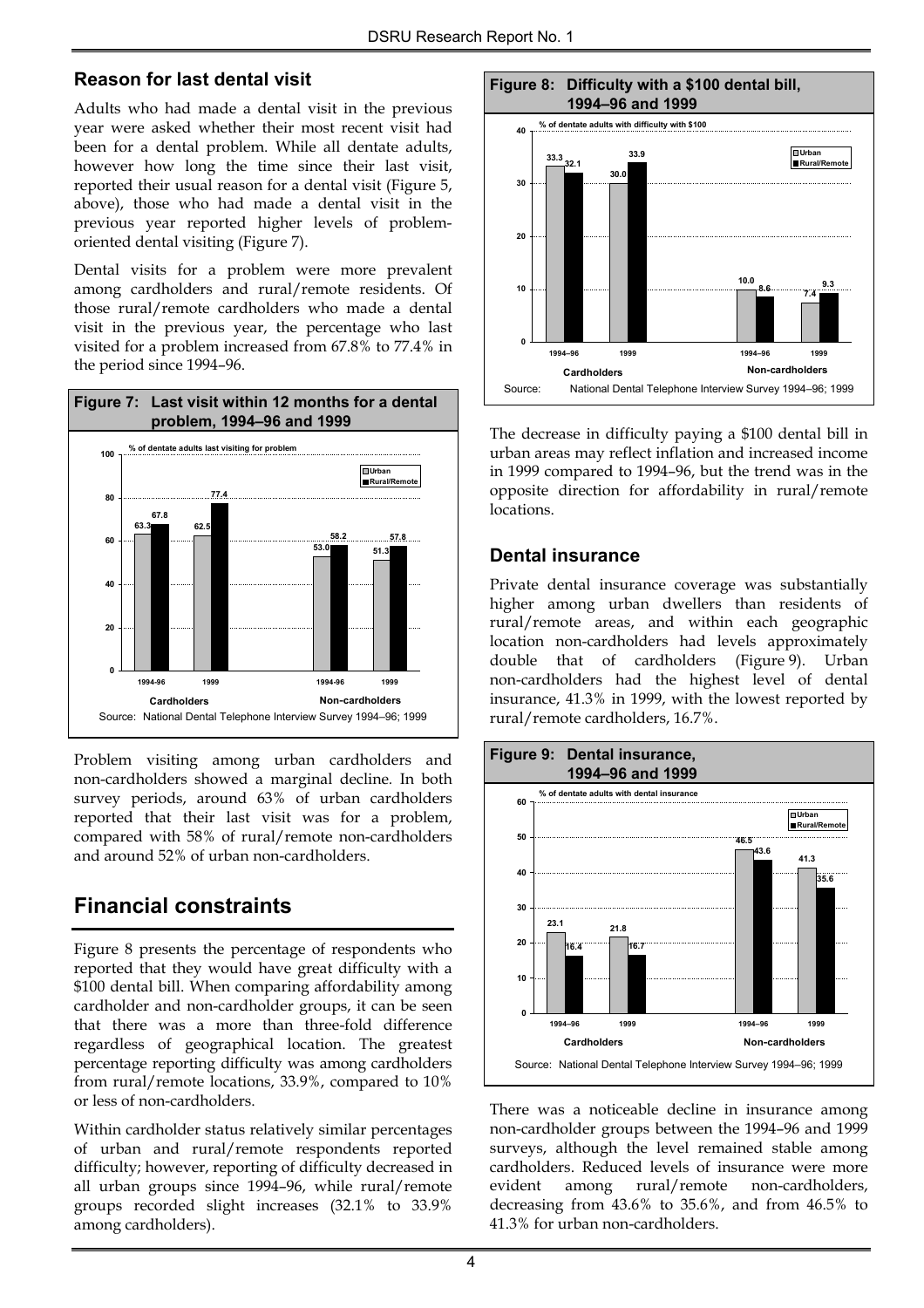# **Services received – extractions**

Those respondents who had made a dental visit in the previous year were asked what treatment they had received.

The loss of a tooth indicates the failure of all previous preventive and restorative treatment, and shows a progression of individuals toward complete tooth loss.



Figure 10 presents the percentage of dentate adults who had one or more teeth extracted at a dental visit in the previous 12 months. A higher percentage of rural/remote residents received extraction services than urban dwellers, and the extraction rate among cardholders was almost double that of non-cardholders. The highest extraction rate, 30.1%, was reported by rural/remote cardholders.

Comparisons over time revealed an increase in the percentage reporting tooth extraction in all groups, with an overall increase from 13.7% in 1994–96 to 16.6% in 1999 (population figures). The increase was most pronounced among cardholders (from 19.7% to 25.2% for urban and from 25.3% to 30.1% for rural/remote cardholders).

# **Services received – fillings**

Just over 46% of dentate adults who had made a visit in the previous year received one or more fillings, a slight reduction since the 1994–96 surveys (Figure 11).

The percentage of urban-dwelling cardholders receiving fillings decreased from 54.2% to 46.7%. The decline was marginal among urban non-cardholders and rural/remote cardholders, and slightly greater among non-cardholders from rural and remote regions, reducing from 49.6% to 46.9%.



### **Fillings and extractions per person**

Table 3 presents the mean number of fillings and extractions per dentate adult who made a visit in the previous 12 months.

| Table 3: Fillings and extractions per person in the<br>last year - 1994-96 and 1999 |                                                          |      |                    |      |  |  |  |  |
|-------------------------------------------------------------------------------------|----------------------------------------------------------|------|--------------------|------|--|--|--|--|
|                                                                                     | <b>Fillings</b>                                          |      | <b>Extractions</b> |      |  |  |  |  |
|                                                                                     | 1994-96                                                  | 1999 | 1994-96            | 1999 |  |  |  |  |
| Urban                                                                               |                                                          |      |                    |      |  |  |  |  |
| Cardholders                                                                         | 1.09                                                     | 0.93 | 0.37               | 0.57 |  |  |  |  |
| Non-cardholder                                                                      | 0.95                                                     | 0.88 | 0.19               | 0 26 |  |  |  |  |
| <b>Rural/remote</b>                                                                 |                                                          |      |                    |      |  |  |  |  |
| Cardholders                                                                         | 0.95                                                     | 0.79 | 0.39               | 0.60 |  |  |  |  |
| Non-cardholders                                                                     | 0.98                                                     | 0.90 | 0.23               | 0.26 |  |  |  |  |
| Total                                                                               | 0.97                                                     | 0.88 | 0.24               | 0.31 |  |  |  |  |
| Source:                                                                             | National Dental Telephone Interview Survey 1994–96; 1999 |      |                    |      |  |  |  |  |

In 1999, the mean number of fillings received in the previous year was 0.88 per dentate adult, a reduction from the mean of 0.97 at the time of the 1994–96 surveys. Cardholders showed the most pronounced decrease, from 1.09 to 0.93 (urban) and from 0.95 to 0.79 (rural/remote) per person.

Cardholders received more than twice as many extractions per person as non-cardholders, with the highest rate being 0.60 teeth per person among cardholders from rural/remote areas.

Comparisons over time revealed an increase in extraction rate from 0.24 to 0.31 overall. The difference was most obvious among cardholders, with an increase of more than half as much again as the previous rate of tooth extraction occurring in both locations.